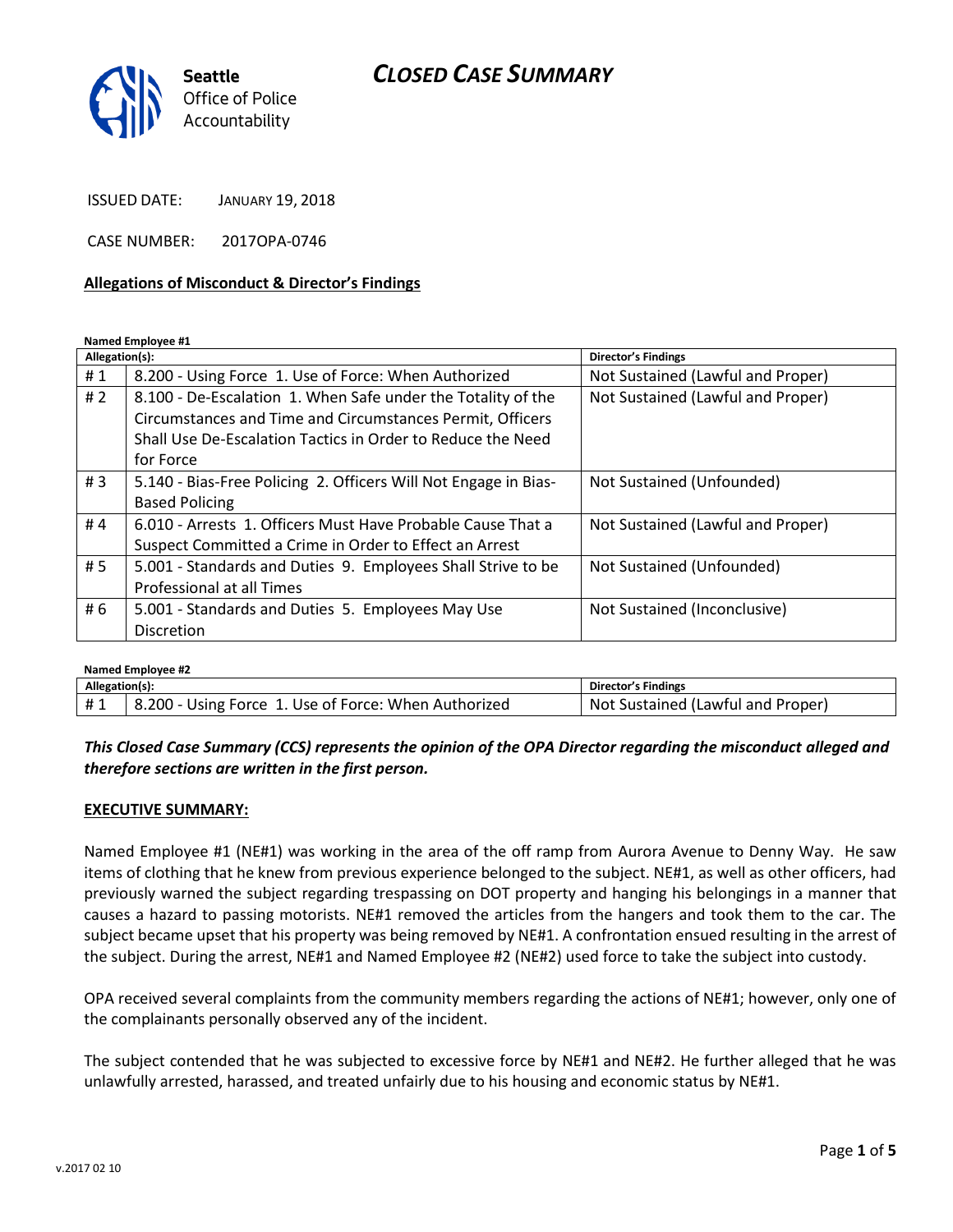

# *CLOSE CASE SUMMARY*

OPA CASE NUMBER: 2017OPA-0746

#### **ANALYSIS AND CONCLUSIONS:**

**Named Employee #1 - Allegation #1** *8.200 - Using Force 1. Use of Force: When Authorized*

It was alleged that the subject was subjected to excessive force during his arrest by the Named Employees.

During his arrest, the subject was not cooperative and, from a review of In-Car Video (ICV), appeared to be angry. Officers attempted to place him into handcuffs and the subject physically resisted. He was placed on the ground and NE#1 held him down with his knee on the subject's back, which is a trained handcuffing technique for non-compliant arrestees. Once the subject was placed into handcuffs no further force was used. The subject acknowledged in his interview that he physically resisted and refused to place his hands behind his back because he did not want to be arrested. The subject did not complain of excessive force during the arrest; his primary complaint was that he was held on the ground too long. ICV captures the fact the subject was not on the ground for a prolonged period of time. Notably, none of the civilian complainants actually witnessed the arrest, they just relayed what the subject told them happened.

SPD Policy 8.200(1) requires that force used by officers be reasonable, necessary and proportional. Whether force is reasonable depends "on the totality of the circumstances" known to the officers at the time of the force and must be balanced against "the rights of the subject, in light of the circumstances surrounding the event." (SPD Policy 8.200(1).) The policy lists a number of factors that should be weighed when evaluating reasonableness. (*See id.*) Force is necessary where "no reasonably effective alternative appears to exist, and only then to the degree which is reasonable to effect a lawful purpose." (*Id.*) Lastly, the force used must be proportional to the threat posed to the officer. (*Id.*)

From my review, the force used by the Named Employees was reasonable, necessary, and proportional, and thus consistent with policy.

The subject was actively trying to resist officers' attempts to handcuff him. The involved officers, including NE#1, had the lawful authority to place him under arrest. When the subject resisted attempts to handcuff him, the officers had the lawful authority to use force to take him into custody. As such, I believe that the force was reasonable.

The force was further necessary to ensure that the subject was properly secured and to prevent him from causing physical harm to officers or himself.

Lastly, the force was proportional to the threat facing the officers. Force was only used when the subject was actively trying to prevent officers from taking him into custody and, even then, only the least force necessary was used. Notably, NE#1 did not strike the subject or use anything other than a low level of force. Moreover, contrary to the allegations in this case, there is no evidence that he was kneed, kicked, struck or otherwise assaulted by officers.

For these reasons, I recommend that this allegation be Not Sustained – Lawful and Proper.

Recommended Finding: **Not Sustained (Lawful and Proper)**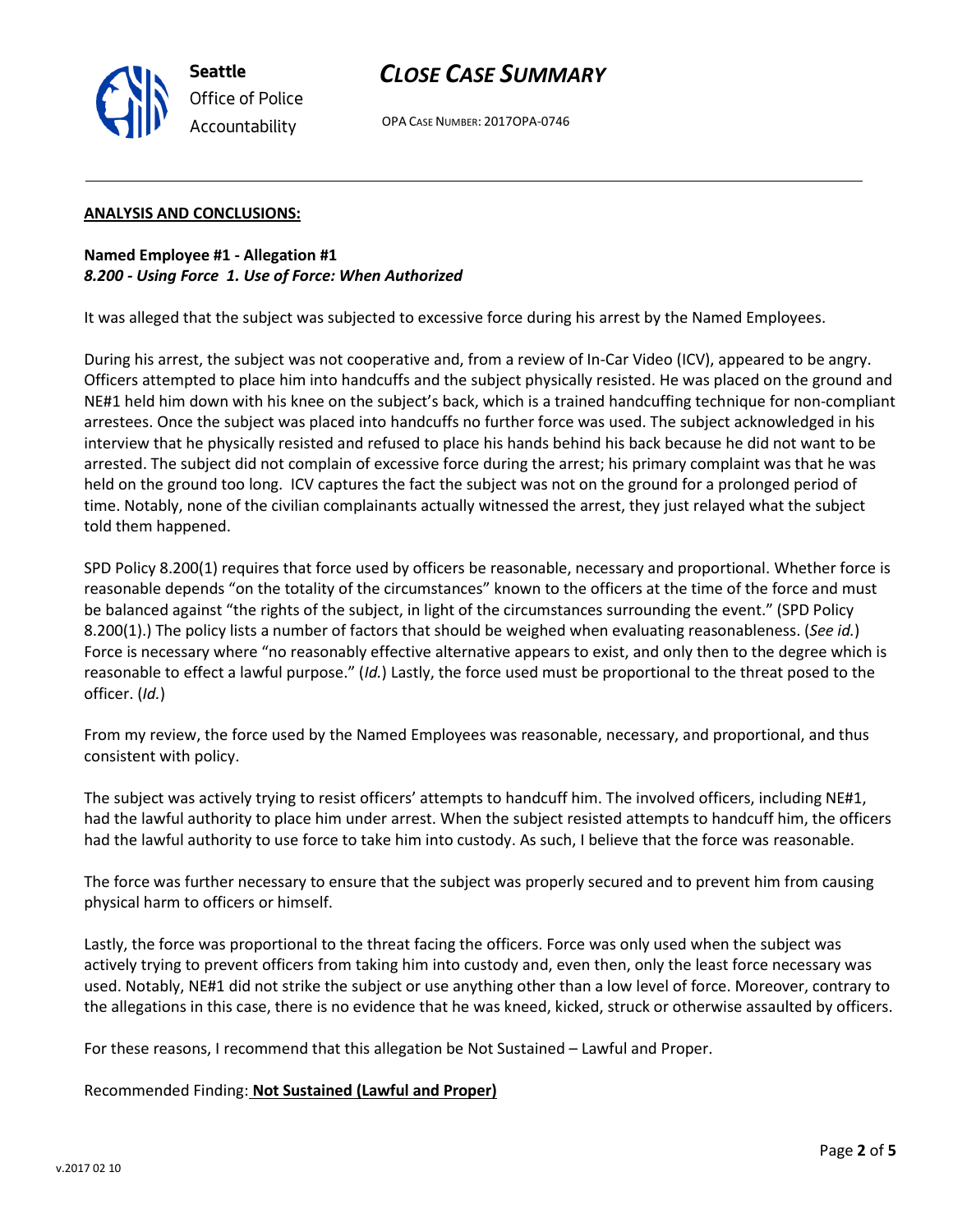



OPA CASE NUMBER: 2017OPA-0746

## **Named Employee #1 - Allegation #2**

*8.100 - De-Escalation 1. When Safe under the Totality of the Circumstances and Time and Circumstances Permit, Officers Shall Use De-Escalation Tactics in Order to Reduce the Need for Force*

It was alleged that NE#1 failed to adequately de-escalate the situation as required by SPD policy.

NE#1 described to OPA several different steps he took to attempt to de-escalate the subject, which included verbal de-escalation, tactical de-escalation, and waiting for additional officers to arrive on the scene. Ultimately, however, NE#1 approached and attempted to arrest the subject, and was required to use force to do so.

While de-escalation is inarguably a crucial component of the Department's obligations under the Consent Decree, it is not purposed to act as a bar to enforcing the law when necessary. Moreover, SPD policy does not require officers to exhaust each de-escalation tactic outlined in the policy prior to taking law enforcement action.

Here, NE#1 did take steps, even if unsuccessful, to de-escalate the incident. Notably, he was heard on video speaking calmly to the subject while waiting for back up officers and trying to convince the subject to comply. There is nothing on video that suggested that NE#1 escalated the situation through words or actions. Force was only used as an apparent last resort when the subject began to physically resist the Named Employees' attempts to make a lawful arrest.

For these reasons, I recommend the allegation be Not Sustained – Lawful and Proper.

# Recommended Finding: **Not Sustained (Lawful and Proper)**

# **Named Employee #1 - Allegation #3** *5.140 - Bias-Free Policing 2. Officers Will Not Engage in Bias-Based Policing*

The subject alleged that NE#1 took law enforcement action because of his bias against people who are homeless and in his economic situation. The subject asserted that NE#1 was targeting him and not others engaged in the same behavior.

NE#1, for his part, denied taking action against the subject based on his housing or economic status. Based on NE#1's account, he took action against the subject based on the fact that he believed the subject was violating the law, as well as on the fact that the subject's property was in an improper location.

Ultimately, there is insufficient evidence to establish that NE#1 engaged in biased policing. While the subject asserted that NE#1's reference to him as an "aggressive panhandler" was evidence of bias, as discussed below, there is no evidence that NE#1 used this term in this case. Moreover, even if he did, as indicated herein, I do not find this to have necessarily been a biased statement. NE#1's conduct was instead based on the fact that the location in which he was conducting enforcement was an area of emphasis defined by his Precinct Commander and he observed the subject engaged in what he reasonably believed was unlawful conduct.

For these reasons, I recommend that this allegation be Not Sustained – Unfounded.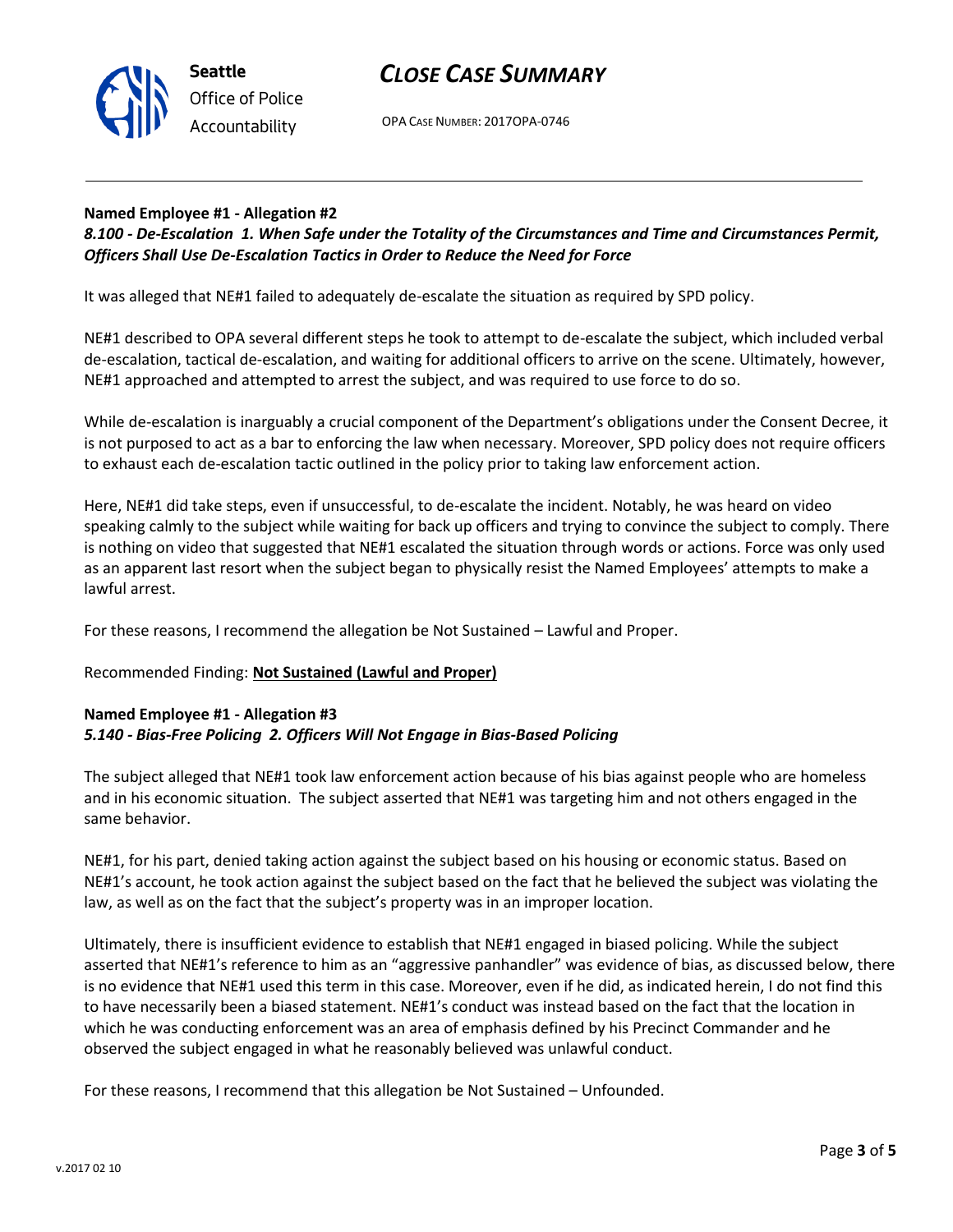

# *CLOSE CASE SUMMARY*

OPA CASE NUMBER: 2017OPA-0746

Recommended Finding: **Not Sustained (Unfounded)**

#### **Named Employee #1 - Allegation #4**

*6.010 - Arrests 1. Officers Must Have Probable Cause That a Suspect Committed a Crime in Order to Effect an Arrest*

It was alleged that NE#1 did not have probable cause to arrest the subject.

On the date in question, NE#1 was removing the subject's clothing from the side of the road because NE#1 believed that it was causing a hazard to passing motorists. Moreover, the clothing was situated in a place where pedestrians were not permitted to be (based on a marked sign). The subject grew upset, walked into the street and confronted the officer. NE#1 was heard on ICV giving several commands to the subject for him to move out of the street and to therefore allow traffic to move unobstructed.

Whether or not I ultimately think the decision to arrest the Complainant was the best course of action (*see* Allegation #6, below), there was probable cause to arrest him for impeding traffic. As such, I recommend that this allegation be Not Sustained – Lawful and Proper.

Recommended Finding: **Not Sustained (Lawful and Proper)**

### **Named Employee #1 - Allegation #5** *5.001 - Standards and Duties 9. Employees Shall Strive to be Professional at all Times*

It was alleged that NE#1 was unprofessional during the arrest by calling the subject an "aggressive panhandler." While the subject alleged that this statement was made, OPA could not hear the statement when reviewing the ICV of the incident. I note, however, that NE#1 used this term on multiple occasions during his OPA interview.

When asked about this term, NE#1 stated that he did not believe it was a demeaning term given that it was contained in the SMC. OPA determined that the term panhandling was at one time contained in Seattle Municipal Code 12.12.015, but had since been removed. The term "aggressive panhandler" was still included, however, in documents contained on the Seattle.gov webpage.

While I understand the subject's frustration at being referred to by what he believed was a demeaning term, I do not think that NE#1 understood the term to be demeaning or intended to insult the Complainant by referring to him as an "aggressive panhandler." This was expressly supported by the fact that this term is still used by the City on its webpage and was once included in ordinance.

For these reasons I recommend a finding of Not Sustained – Unfounded

# Recommended Finding: **Not Sustained (Unfounded)**